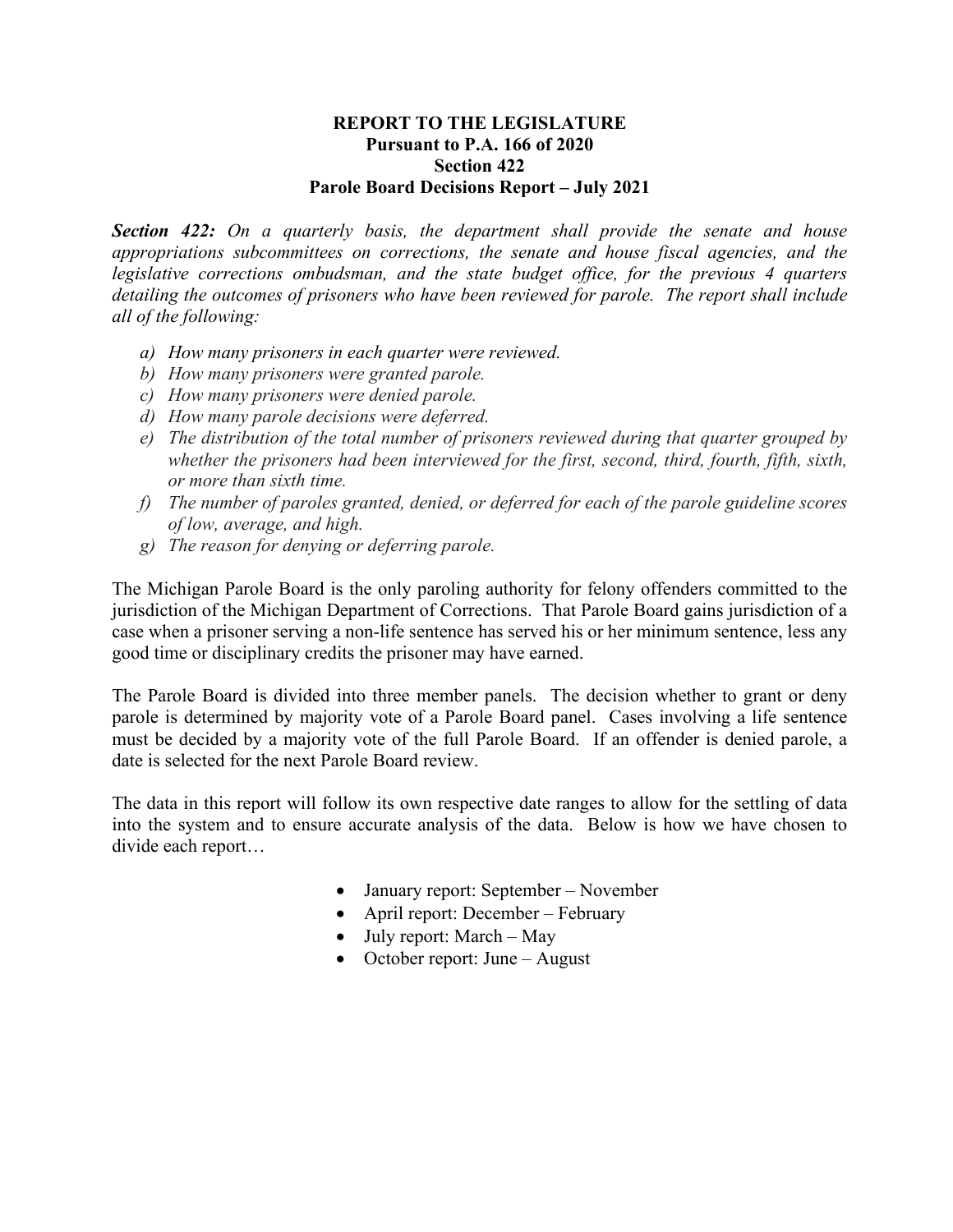Table 1 breaks down the total number of hearings that have been granted parole, denied parole and deferred. It also gives the distribution of the number of hearings grouped by whether the prisoners had been interviewed for the first, second, third, fourth, fifth, sixth or more than sixth time.

|                              |              | Hearing |       |       |     |     |     |                  |        |
|------------------------------|--------------|---------|-------|-------|-----|-----|-----|------------------|--------|
|                              |              | 1st     | 2nd   | 3rd   | 4th | 5th | 6th | More Than<br>6th | Total  |
| Jun '20 -<br><b>Aug '20</b>  | Grant        | 1,264   | 318   | 152   | 60  | 38  | 17  | 27               | 1,876  |
|                              | Deny         | 359     | 237   | 132   | 73  | 48  | 36  | 57               | 942    |
|                              | Defer        | 820     | 77    | 40    | 23  | 8   |     | 14               | 989    |
|                              | <b>Total</b> | 2,443   | 632   | 324   | 156 | 94  | 60  | 98               | 3,807  |
| Sept '20 -<br><b>Nov '20</b> | Grant        | 1,201   | 324   | 116   | 53  | 24  | 9   | 25               | 1,752  |
|                              | Deny         | 412     | 207   | 110   | 68  | 48  | 24  | 45               | 914    |
|                              | Defer        | 695     | 62    | 32    | 20  | 12  | 9   | 16               | 846    |
|                              | <b>Total</b> | 2,308   | 593   | 258   | 141 | 84  | 42  | 86               | 3,512  |
| Dec '20 -<br>Feb '21         | Grant        | 1,094   | 256   | 111   | 47  | 24  | 12  | 20               | 1,564  |
|                              | Deny         | 405     | 240   | 103   | 57  | 45  | 31  | 64               | 945    |
|                              | Defer        | 550     | 53    | 25    | 21  | 14  | 13  | 17               | 693    |
|                              | <b>Total</b> | 2,049   | 549   | 239   | 125 | 83  | 56  | 101              | 3,202  |
| Mar '21 -<br>May '21         | Grant        | 930     | 242   | 89    | 36  | 17  | 10  | 19               | 1,343  |
|                              | Deny         | 336     | 173   | 65    | 56  | 30  | 15  | 32               | 707    |
|                              | Defer        | 1,008   | 50    | 36    | 9   | 15  | 7   | 15               | 1,140  |
|                              | <b>Total</b> | 2,274   | 465   | 190   | 101 | 62  | 32  | 66               | 3,190  |
| Total                        | Grant        | 4,489   | 1,140 | 468   | 196 | 103 | 48  | 91               | 6,535  |
|                              | Deny         | 1,512   | 857   | 410   | 254 | 171 | 106 | 198              | 3,508  |
|                              | Defer        | 3,073   | 242   | 133   | 73  | 49  | 36  | 62               | 3,668  |
|                              | <b>Total</b> | 9,074   | 2,239 | 1,011 | 523 | 323 | 190 | 351              | 13,711 |

**Table 1 – Hearing Number by Decision Type**

The parole guidelines score is a numerical scoring system designed to assist in applying objective criteria to any decision made by the Parole Board. Information used in the calculation of the parole guideline score includes the prisoner's current offense, the prior criminal record, institutional conduct and program performance, age, mental health status and statistical risk.